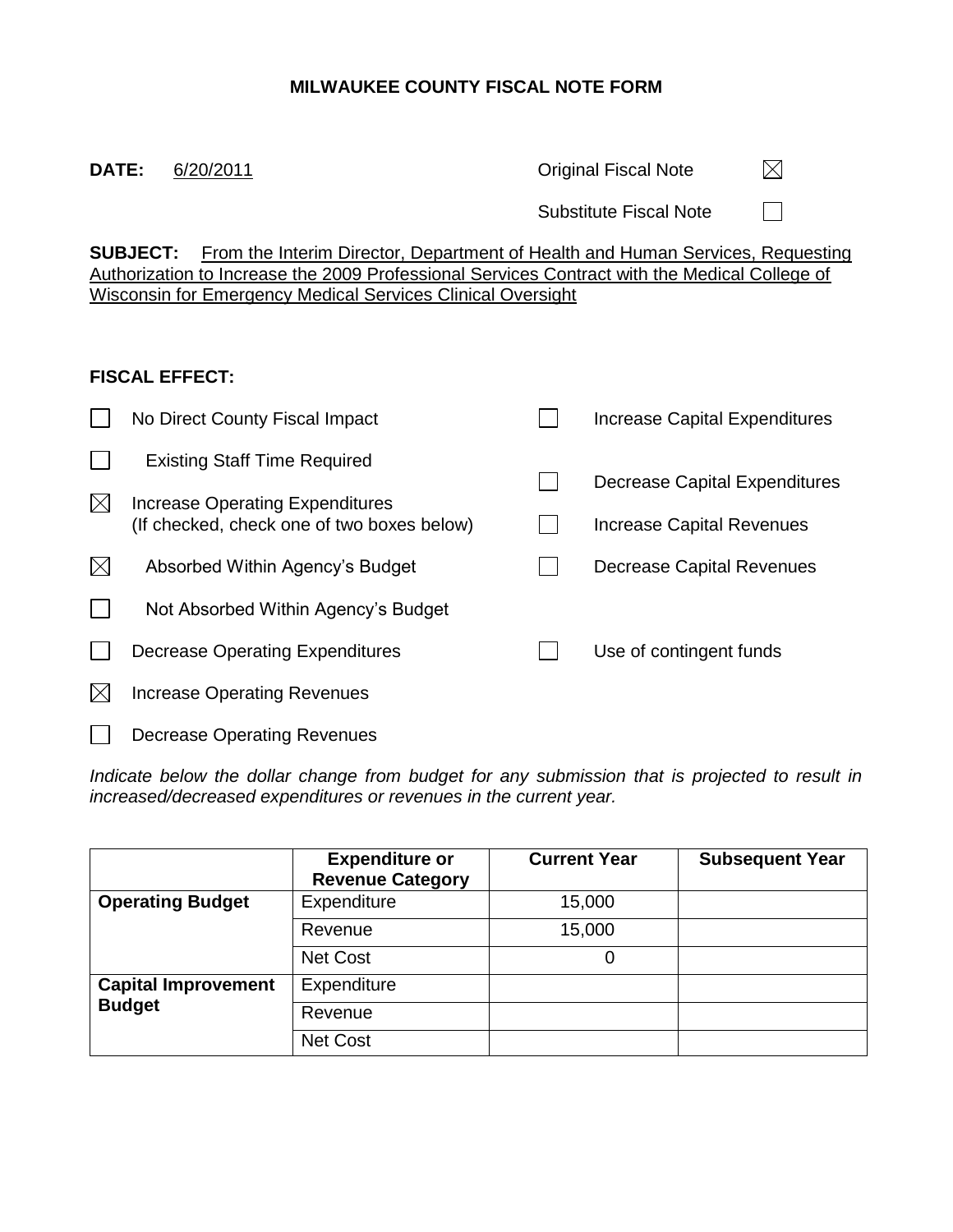## **DESCRIPTION OF FISCAL EFFECT**

#### **In the space below, you must provide the following information. Attach additional pages if necessary.**

- A. Briefly describe the nature of the action that is being requested or proposed, and the new or changed conditions that would occur if the request or proposal were adopted.
- B. State the direct costs, savings or anticipated revenues associated with the requested or proposed action in the current budget year and how those were calculated.<sup>1</sup> If annualized or subsequent year fiscal impacts are substantially different from current year impacts, then those shall be stated as well. In addition, cite any one-time costs associated with the action, the source of any new or additional revenues (e.g. State, Federal, user fee or private donation), the use of contingent funds, and/or the use of budgeted appropriations due to surpluses or change in purpose required to fund the requested action.
- C. Discuss the budgetary impacts associated with the proposed action in the current year. A statement that sufficient funds are budgeted should be justified with information regarding the amount of budgeted appropriations in the relevant account and whether that amount is sufficient to offset the cost of the requested action.If relevant, discussion of budgetary impacts in subsequent years also shall be discussed. Subsequent year fiscal impacts shall be noted for the entire period in which the requested or proposed action would be implemented when it is reasonable to do so (i.e. a five-year lease agreement shall specify the costs/savings for each of the five years in question). Otherwise, impacts associated with the existing and subsequent budget years should be cited.
- D. Describe any assumptions or interpretations that were utilized to provide the information on this form.

A) Milwaukee County Ordinances 56.30 requires County Board approval of professional service contract increases, amendments or extensions. The Interim Director, Department of Health and Human Services (DHHS), is requesting authorization for the Behavioral Health Division (BHD) to increase the professional service contract with the Medical College of Wisconsin to allow EMS to offer Emergency Management Agency Disaster Life Support training to regional emergency medical services providers.

B) The total recommended increase to the professional services contract is \$15,000 for 2011. The increase in expenditures for the Medical College of Wisconsin contract will be completely covered by revenue received through the Urban Area Security Initiative grant.

- C) No increase in tax levy results from these changes.
- D. No assumptions/interpretations.

 $\overline{a}$ 

<sup>&</sup>lt;sup>1</sup> If it is assumed that there is no fiscal impact associated with the requested action, then an explanatory statement that justifies that conclusion shall be provided.If precise impacts cannot be calculated, then an estimate or range should be provided.